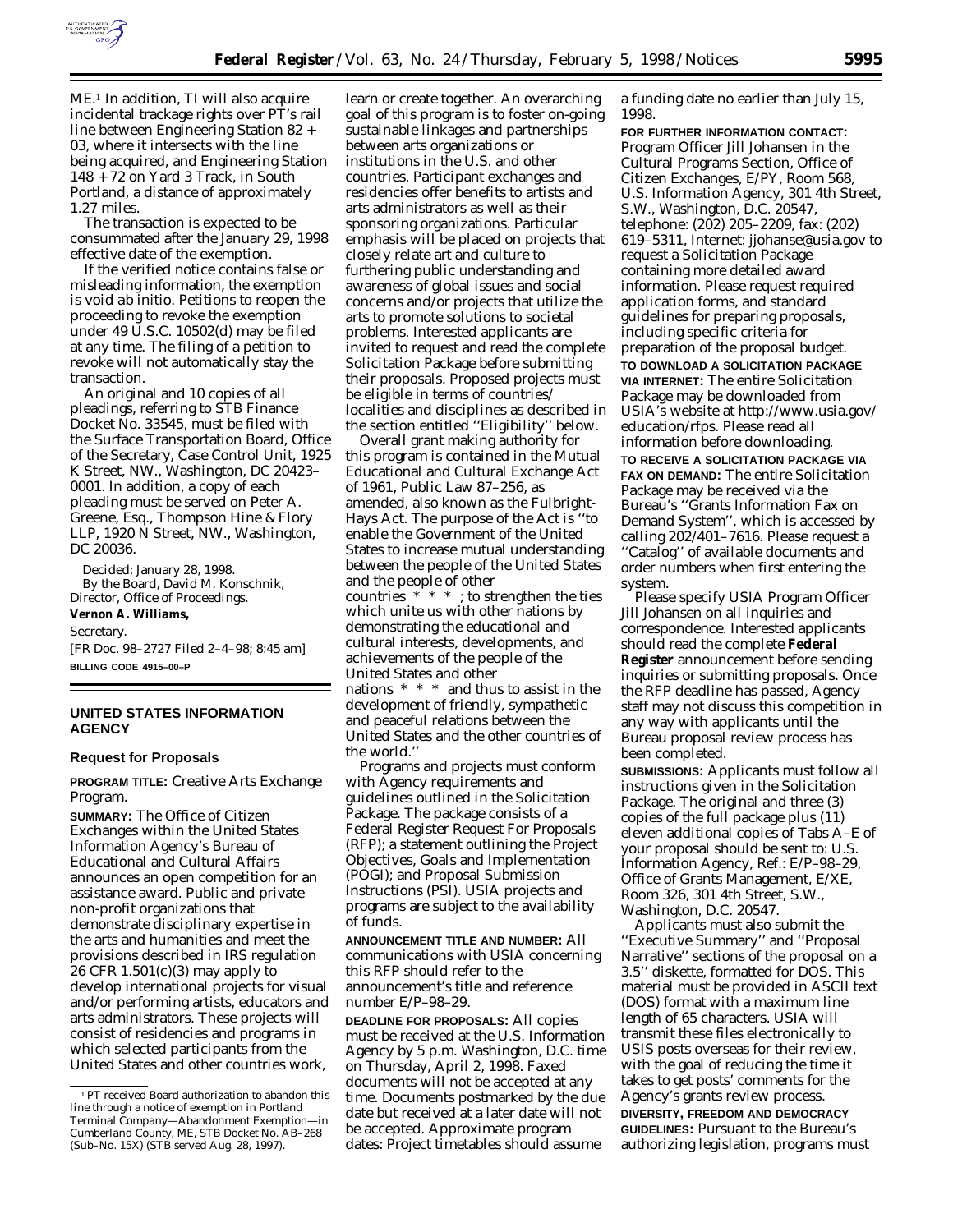maintain a non-political character and should be balanced and representative of the diversity of American political, social, and cultural life. ''Diversity'' should be interpreted in the broadest sense and encompass differences including, but not limited to ethnicity, race, gender, religion, geographic location, socio-economic status, and physical challenges. Applicants are strongly encouraged to adhere to the advancement of this principle both in program administration and in program content. Please refer to the review criteria under the 'Support for Diversity' section for specific suggestions on incorporating diversity into the total proposal. Public Law 104–319 provides that ''in carrying out programs of educational and cultural exchange in countries whose people do not fully enjoy freedom and democracy'', USIA ''shall take appropriate steps to provide opportunities for participation in such programs to human rights and democracy leaders of such countries.'' Proposals should account for advancement of this goal in their program contents, to the full extent deemed feasible.

## **SUPPLEMENTARY INFORMATION:**

#### **Overview**

The Creative Arts Exchanges Program within the Office of Citizen Exchanges works with U.S. non-profit organizations to develop cooperative international group projects that provide opportunities for American and foreign participants to work together and increase their understanding of each other's cultural and artistic life and traditions. Proposed projects should include a substantive and integral role for USIA's colleagues stationed at United States Information Service [USIS] posts overseas. Our posts carry out activities that support USIA's mission to increase mutual understanding between the United States and other countries and to promote international cooperation in education and cultural fields. USIS post officers have access to and in-depth knowledge of the arts communities where they are stationed. Their active participation in creative arts exchange projects increases the success and viability of our programs.

We seek proposals from U.S. organizations that have disciplinary expertise in the arts and humanities as well as broad outreach and networking capabilities into American arts and cultural activities nationwide. International projects in the United States or overseas may involve arts administrators, playwrights, theater

directors, arts managers, experts on copyright protection for artists, choreographers, film makers, cultural tourism specialists, visual artists, writers and poets. Arts administration programs can include topics such as fundraising, community outreach, volunterism, arts management, development and organizational structure. Cultural tourism projects can include topics such as the role of the arts in economic development, marketing, audience and program development, art preservation and cultural patrimony.

Visual and performing arts projects should demonstrate a relationship to societal and/or global concerns such as: conflict resolution, global cooperation, energy conservation and environmental management, the role of women in society, teaching tolerance and race relations. Proposals including performances and/or small exhibitions need to demonstrate that the performance or exhibition is integral to the creative process. Projects in which exhibitions and/or performances are the sole program activity will not be supported under this competition.

Organizations interested in museum/ curatorial projects should contact the American Association of Museums [AAM] International Partnerships Among Museums [IPAM] Program at: 1575 Eye Street, NW., Suite 400, Washington, DC 20005; telephone [202] 289–1818; FAX: [202] 289–6578. We will not accept direct applications from museums for international projects.

# **Guidelines**

Proposed projects should involve the following components:

1. An international exchange of professionals in the fields listed above;

2. The development of institutional linkages between American organizations and their counterparts in other countries;

3. Travel of participants to or from the United States, preferably in both directions;

4. Assurances of quality, fairness, balance and openness in the selection of project participants;

5. Residencies that provide substantive learning opportunities for participants.

Drafts of all printed materials developed for this program using USIA funds should be submitted to the Agency for review and approval. USIA must receive a royalty-free, nonexclusive and irrevocable right to reproduce, publish or otherwise use the work for Federal purposes, and to authorize others to do so. Funded projects must acknowledge USIA

sponsorship in all printed project materials and official project documents.

# **Special Conditions and Exclusions**

1. USIS posts should be given the option of nominating foreign program participants. Final participant selection decisions will be made by the grantee organization in consultation with USIS posts.

2. Proposals involving more than one country are preferred. However, singlecountry projects that have strong USIS post support and clearly demonstrate the potential for creating and strengthening linkages between foreign and U.S. institutions are also welcome. Organizations are strongly urged to consult posts prior to submission of any proposals, especially when considering single-country projects.

3. Proposals involving foreign organizations should identify them and clearly define their role in the project. Letters of commitment from these organizations should be included in the proposal package. Prospective applicants should consult with USIS posts regarding such organizations prior to submitting their proposals.

4. Proposals centering on films or videos must deal with the creative aspects of film or video making. Projects may include story development, other aspects of the creative process, or management issues like funding and distribution. They should not include installations, screenings, competitions, full scale film production or distribution, or any other type of project prohibited in this announcement.

The following types of projects are ineligible for support:

1. Projects consisting solely of vocational and technical training;

2. Scholarly programs, long-term academic study or training programs, and student and/or faculty exchanges (Organizations interested in programs of this nature should contact USIA's Office of Academic Programs—202–619–6409);

3. Projects that solely consist of speaking tours, conferences, research projects, research for project development purposes, festivals, publications and international arts competitions;

4. Youth or youth-related activities (participants under age 25) or projects for the exchange of amateurs or semiprofessionals;

5. Study tours and observerships; 6. Projects in the fields of historical

conservation and preservation; 7. Projects for Eastern European or NIS countries other than those specified under our geographic guidelines, which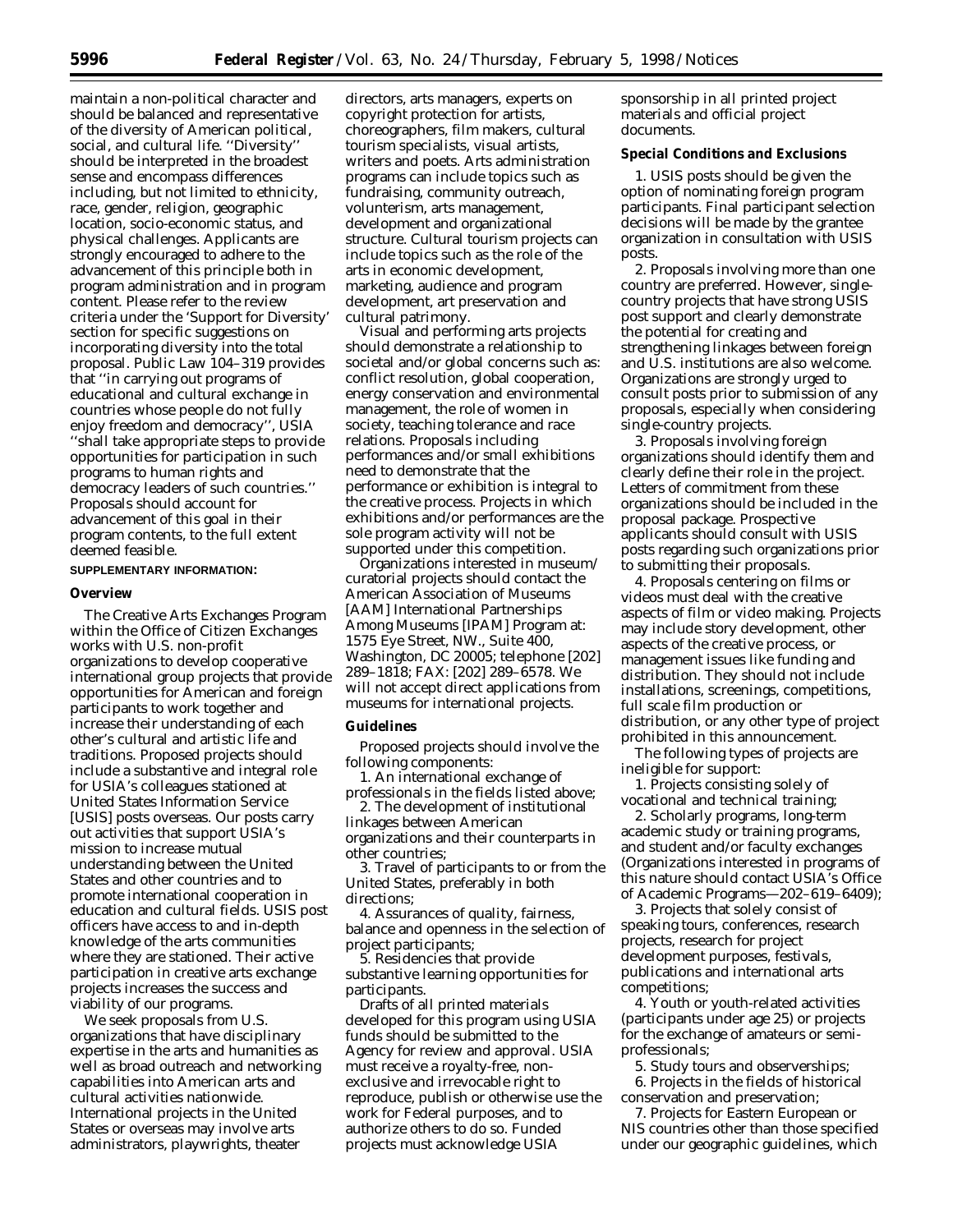are: Kyrgyzstan, Kazakhstan and Uzbekistan.

USIA provides support to Sister Cities International and Partners of the Americas. It has agreed to partially fund administrative expenses of these organizations' national offices, but will not fund projects arising from sister city and partner state relationships once they are established.

### **Geographic Guidelines**

Proposals which address themselves to various geographic regions of the world, and allow across-the-board participation from all areas are preferred. In addition, preferred or eligible specific geographic areas are:

*1. Africa:* Proposals are especially encouraged for projects in Africa, specifically those dealing with indigenous arts, copyright protection for artists, arts management and efforts to develop long-term strategies for protecting the archaeological and ethnological cultural patrimony including, but not limited to, sustainable cultural tourism initiatives for economic development.

*2. Northern Africa, Near/Middle East and South Asia [NEA]: Region.* Proposals are also especially encouraged for the NEA Region. USIA's preference is for performing or visual arts projects in Morocco and/or Tunisia. These North African countries enjoy a long history of excellent relations with the U.S. as well as rich and diverse cultures. Projects which will demonstratively result in improved understanding of U.S. values and strengthening civil society in one or both of these countries will be given priority. Examples might include, but are not limited to, projects which promote the use of theater or music to increase environmental awareness or similar civic responsibilities. Applicants are strongly encouraged to contact USIA posts in Tunis and/or Rabat as they develop these proposals.

*3. American Republics (South America, Central America and the Caribbean):* Preference will be given to proposals that focus on the following topics listed in priority: arts administration; cultural patrimony; cultural tourism; and ethnic and indigenous arts.

*4. Western Europe and Canada:* Proposals focusing on Turkey will be given strong preference.

*5. Eastern Europe and New Independent States:* Proposals will only be accepted for projects focusing on arts management and designed to create institutional partnerships between U.S. arts organizations and arts organizations in Kyrgyzstan, Kazakhstan and Uzbekistan.

*6. East Asia:* Preference will be given to proposals that focus on intellectual property protection in emerging Asian democracies.

# **Visa/Insurance/Tax Requirements**

Programs must comply with J–1 visa regulations. Please refer to program specific guidelines (POGI) in the Solicitation Package for further details. Administration of the program must be in compliance with reporting and withholding regulations for federal, state, and local taxes as applicable.

## **Proposed Budget**

Detailed budgetary requirements and guidelines are included in the Solicitation Package. Organizations must submit a comprehensive line item budget based on the specific guidance in the Solicitation Package. The maximum amount for a grant reward under this competition is \$75,000. However, Creative Arts Exchange grants awarded through open competitions are on average approximately \$58,000 with many successful proposals coming in at well below this level. Grants awarded to eligible organizations with less than four years of experience in conducting international exchange programs will be limited to \$60,000. Organizations submitting proposals with administrative budgets that are significantly less than the grant amount requested from USIA and cost-sharing that equals at least 33% of the entire project budget will be given preference.

Applicants must submit a comprehensive budget for the entire program. There must be a summary budget as well as a breakdown reflecting both the administrative budget and the program budget. For further clarification, applicants may provide separate sub-budgets for each program component, phase, location, or activity in order to facilitate USIA decisions on funding.

Please refer to the Solicitation Package for complete budget guidelines and formatting instructions.

### **Review Process**

USIA will acknowledge receipt of all proposals and will review them for technical eligibility. Proposals will be deemed ineligible if they do not fully adhere to the guidelines stated herein and in the Solicitation Package. Eligible proposals will be forwarded to panels of USIA officers for advisory review. All eligible proposals will be reviewed by the program office, as well as the USIA Area Offices and the USIA posts overseas, where appropriate. Proposals may be reviewed by the Office of the General Counsel or by other Agency

elements. Funding decisions are at the discretion of the USIA Associate Director for Educational and Cultural Affairs. Final technical authority for assistance awards (grants or cooperative agreements) resides with the USIA grants officer.

Technically eligible applications will be competitively reviewed according to the criteria stated below. These criteria are not rank ordered and all carry equal weight in the proposal evaluation:

*1. Quality of the Program Idea:* Proposals should exhibit originality, substance, precision, and relevance to Agency mission.

*2. Program Planning:* Detailed agenda and relevant work plan should demonstrate substantive undertakings and logistical capacity. Agenda and plan should adhere to the program overview and guidelines described above.

*3. Ability to Achieve Program Objectives:* Objectives should be reasonable, feasible, and flexible. Proposals should clearly demonstrate how the institution will meet the program's objectives and plan.

*4. Multiplier Effect/Impact:* Proposed programs should strengthen long-term mutual understanding, including maximum sharing of information and establishment of long-term institutional and individual linkages.

*5. Support of Diversity:* Proposals should demonstrate substantive support of the Bureau's policy on diversity. Achievable and relevant features should be cited in both program administration (selection of participants, program venue and program evaluation) and program content (orientation and wrapup sessions, program meetings, resource materials and follow-up activities).

*6. Institutional Capacity:* Proposed personnel and institutional resources should be adequate and appropriate to achieve the program or project's goals.

*7. Institution's Record/Ability:* Proposals should demonstrate an institutional record of successful exchange programs, including responsible fiscal management and full compliance with all reporting requirements for past Agency grants as determined by USIA's Office of Contracts. The Agency will consider the past performance of prior recipients and the demonstrated potential of new applicants.

*8. Follow-up Activities:* Proposals should provide a plan for continued follow-on activity (without USIA support) which ensures that USIA supported programs are not isolated events.

*9. Project Evaluation:* Proposals should include a plan to evaluate the activity's success, both as the activities